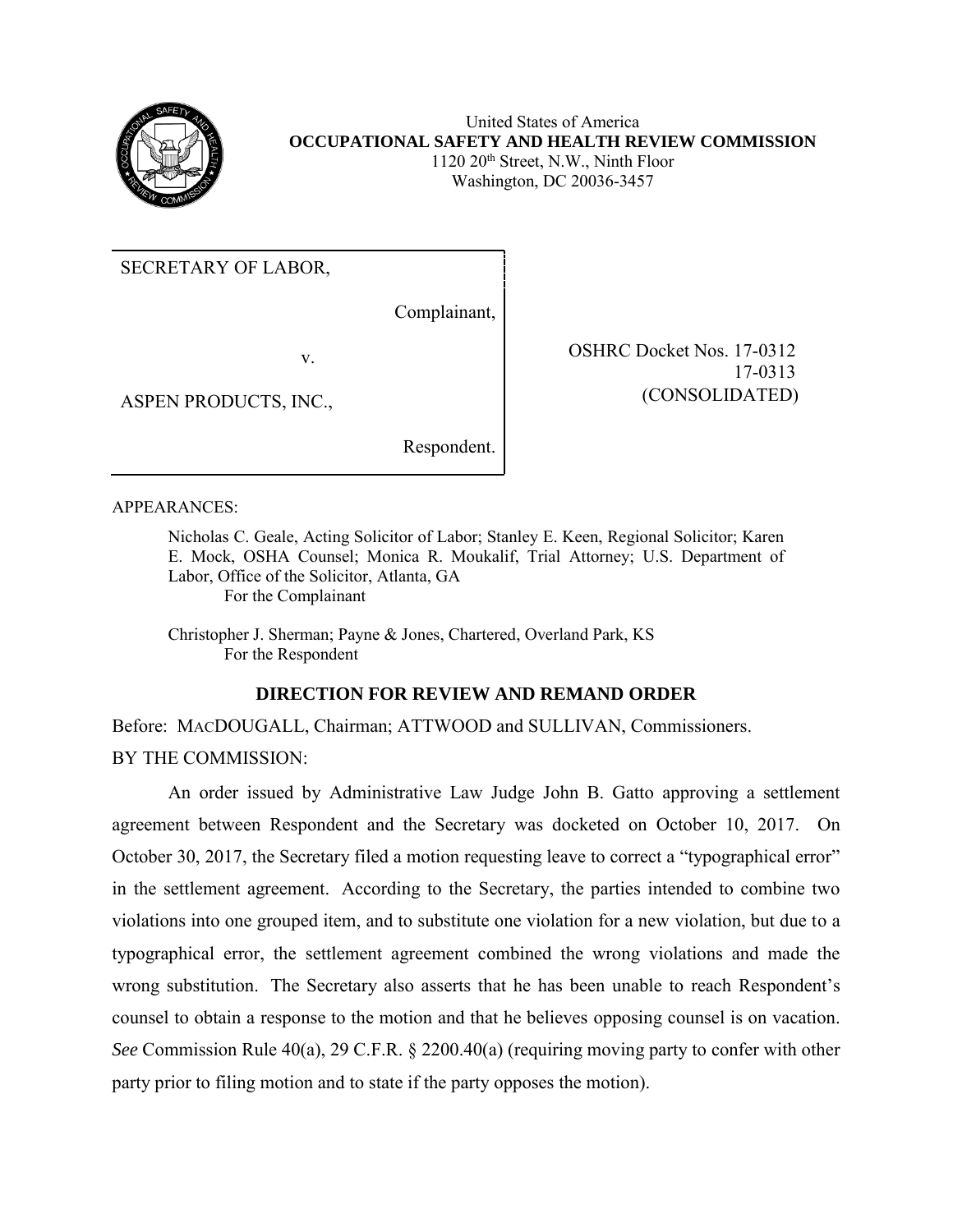Commission Rule 90(b)(3), which the Secretary cites in support of his request, allows the judge—until the case is directed for review or the judge's decision becomes a final order if not directed—to "correct clerical errors and errors arising through oversight or inadvertence in decisions, orders or other parts of the record." 29 C.F.R. § 2200.90(b)(3). In this case, the judge's order will become a final order on November 9, 2017, which is prior to the expiration of the ten-day period permitted under the Commission's Rules for Respondent to file a response to the Secretary's motion, unless the case is directed for review. *See* Commission Rule 40(c), 29 C.F.R. § 2200.40(c) (providing ten days from service of motion for party to file response); 29 U.S.C. § 661(j) (absent direction for review, judge's decision becomes a final order of the Commission within 30 days).

In light of these alleged facts and circumstances, we direct the case for review and remand it to the judge to consider the Secretary's motion.

SO ORDERED.

/s/

Heather L. MacDougall Chairman

 $\sqrt{s/}$ 

Cynthia L. Attwood Commissioner

/s/

Dated: November 6, 2017 Commissioner

James J. Sullivan, Jr.